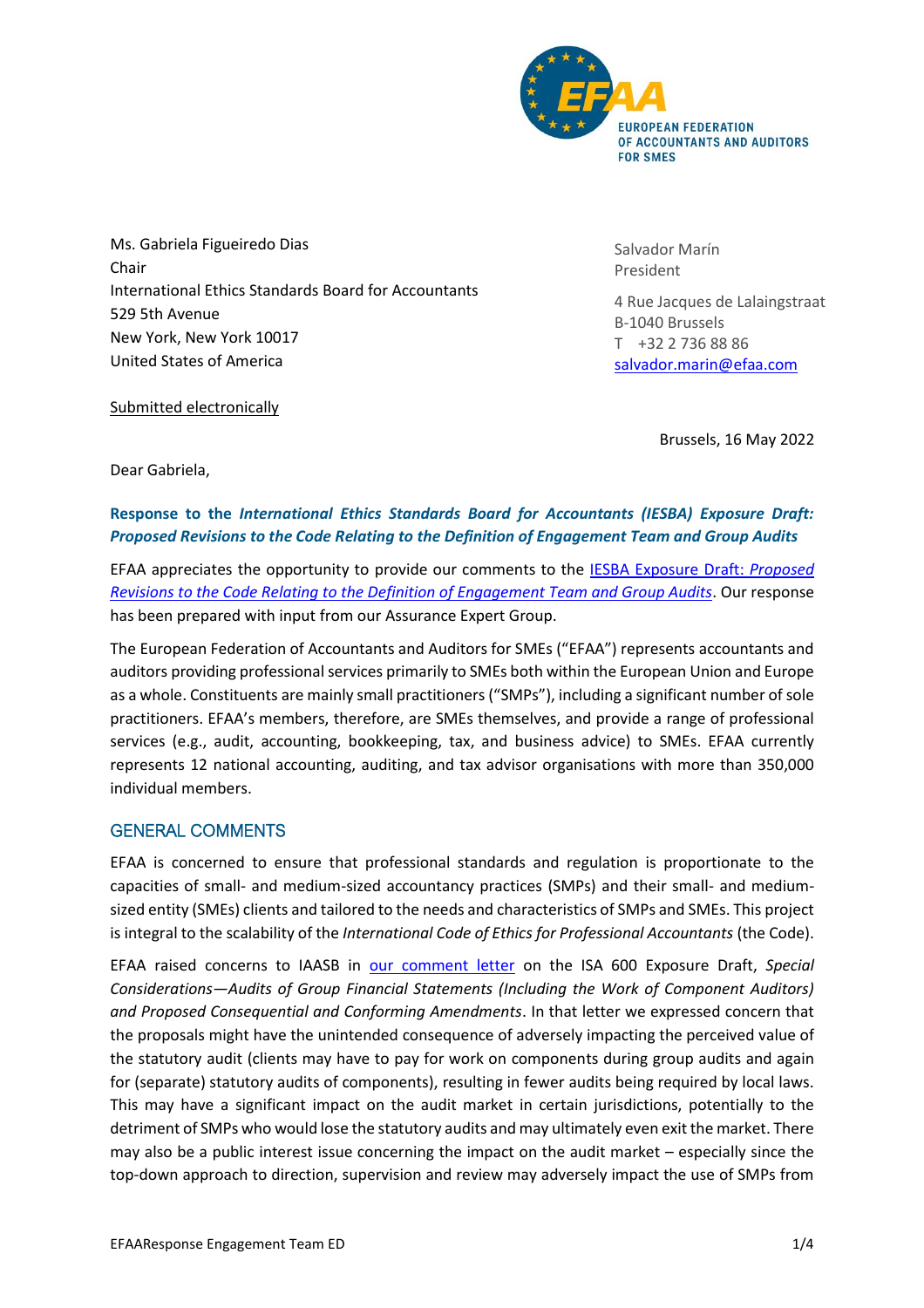

outside networks for work on components. Professional standards should not adversely impact the audit market. The European Commission has often expressed concerns about the concentration and lack of choice in the audit market.

While we recognize that the primary objective of this project is to make conforming amendments arising from ISA 600 (Revised), expanding the scope of the definitions to the Code widens the net to all professional accountants and, furthermore, expands the scope to address when independence would be required in group audit situations. EFAA has similar concerns to those we expressed in relation to ISA 600 that is, SMPs finding it challenging to apply in practice and risk being driven out of the component auditor market. EFAA strongly urges the Board to carefully examine this matter as there is a risk the IESBA proposals will exacerbate audit market concentration.

EFAA is especially concerned about the provisions in R405.9 regarding group audits that are not public interest entities (PIEs). Oftentimes SMPs act as component auditors for group audit clients that are not PIEs, and in some jurisdictions ensuring firm independence can be difficult, especially in jurisdictions where there are a few auditors in a certain industry or with a certain specialty.

EFAA is concerned that SMPs will be most impacted by these proposed changes, yet they may be least likely to respond to this proposal for various reasons ranging from lack of awareness as well as time and resources. There is a risk they simply view this proposal as primarily being consequential and conforming amendments and so pay little attention to it. Therefore, EFAA strongly encourages targeted outreach to the SMP community and awareness raising educational initiatives to ensure they fully understand the potential impact of these amendments on their practice. IESBA might wish to convene a focus group of SMPs or issue a short survey specifically addressed to SMPs. EFAA is happy to help the Board obtain further SMP input.

## QUESTIONS IN ED

*1. Do you agree with the proposed changes to the Code related to the revised definition of ET, including: (see Chapters 1, 4 and 6) (a) The revised definitions of the terms "engagement team," "audit team," "review team" and "assurance team;" and (b) The explanatory guidance in paragraphs 400.A – 400.D?*

We have some concerns.

In Europe we are witnessing the rapid emergence of sustainability reporting and assurance. Hence, EFAA wonders whether these definitions sufficiently accommodate the provision of such sustainability services. EFAA urges the Board to carefully consider this issue on this project.

*2. Do you agree with the changes to the definitions of "audit team," "review team" and "assurance team" to recognize that EQRs may be sourced from outside a firm and its network (see Chapter 6)?*

We agree.

*3. Do you agree with the proposed new defined terms that are used in Section 405 in addressing independence considerations in a group audit (see Chapters 1 and 6)?*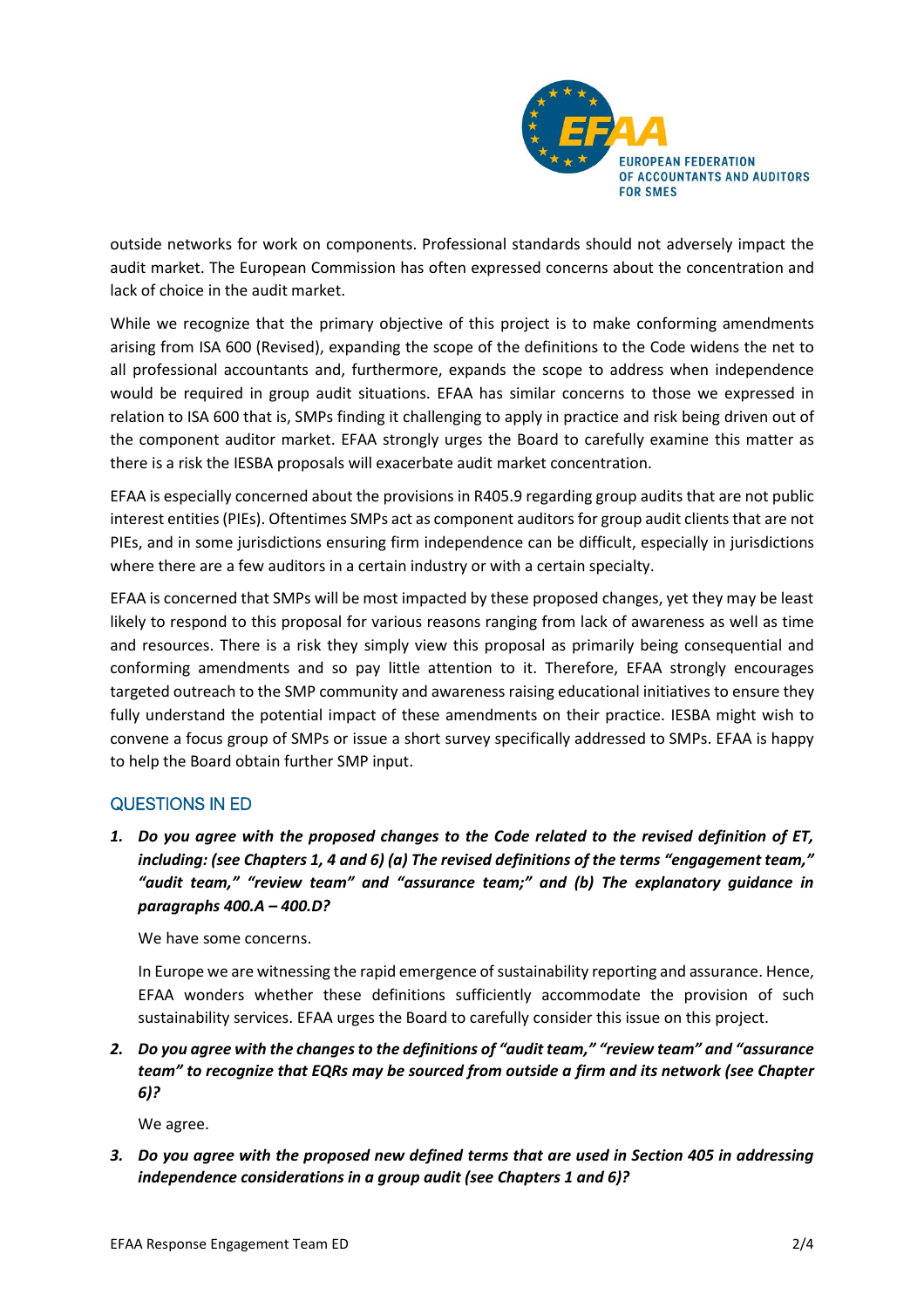

We agree.

*4. In relation to the proposals in Section 405 (Chapter 1), do you agree with the principles the IESBA is proposing for: (a) Independence in relation to individuals involved in a group audit; and (b) Independence in relation to firms engaged in a group audit, including CA firms within and outside the GA firm's network?*

We do not agree.

As we mention in our 'General Comments' above EFAA is especially concerned about the provisions in R405.9 regarding group audits that are not public interest entities (PIEs). Oftentimes SMPs act as component auditors for group audit clients that are not PIEs, and in some jurisdictions ensuring firm independence can be difficult, especially in jurisdictions where there are a few auditors in a certain industry or with a certain specialty.

*5. Concerning non-network CA firms, do you agree with the specific proposals in Section 405 regarding: (a) Financial interest in the group audit client; and (b) Loans and guarantees?*

We agree.

*6. Is the proposed application material relating to a non-network CA firm's provision of NAS to a component audit client in proposed paragraph 405.12 A1 – 405.12 A2 sufficiently clear and appropriate?*

Yes.

*7. Is the proposed application material relating to changes in CA firms during or after the period covered by the group financial statements in proposed paragraph 405.13 A1 – 405.13 A2 sufficiently clear and appropriate?*

Yes.

However, as we state in our 'General Comments' above we are concerned about the adverse impact on SMPs.

*8. Do you agree with the proposals in Section 405 to address a breach of independence by a CA firm?*

We agree.

*9. Do you agree with the proposed consequential and conforming amendments as detailed in Chapters 2 to 6?*

We agree.

*10. Do you support the IESBA's proposal to align the effective date of the final provisions with the effective date of ISA 600 (Revised) on the assumption that the IESBA will approve the final pronouncement in December 2023?*

We support aligning the effective date.

However, as we state in our 'General Comments' above we are concerned about the adverse impact on SMPs.